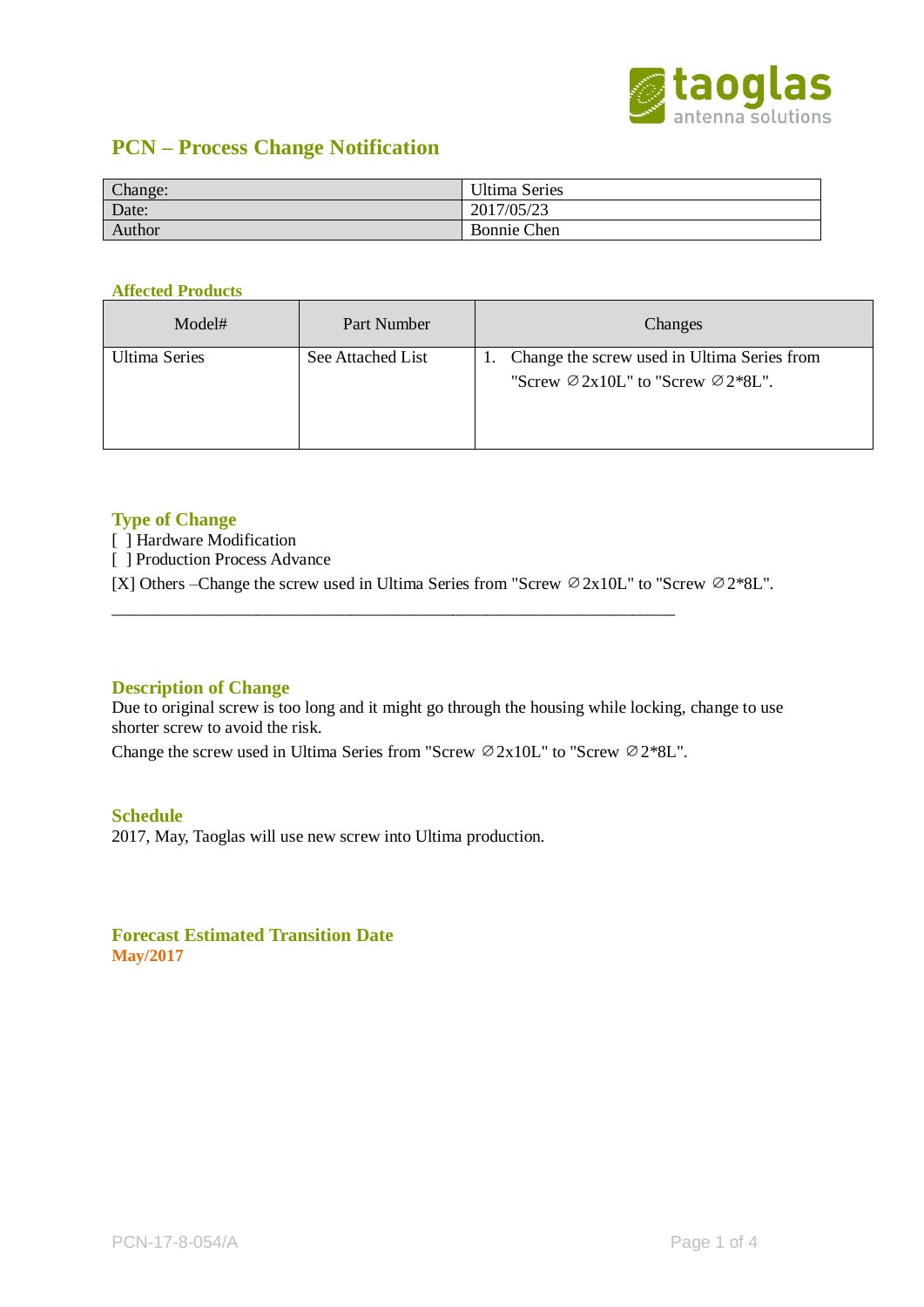

# **Illustration of Change**

## **Old Screw**





# **New Screw**

Side View





# Top View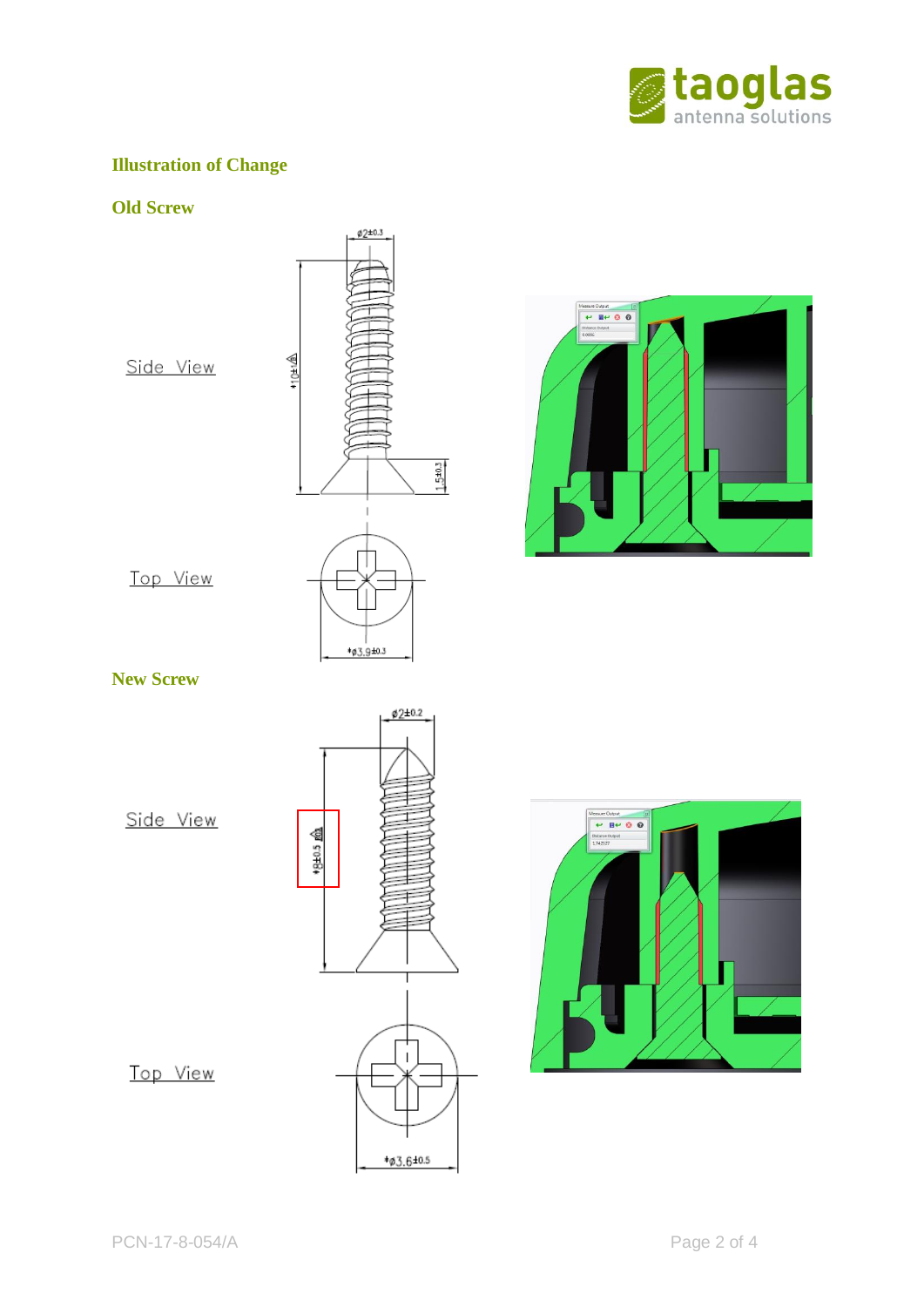

## **Test Condition:**

# **Two types of screw are tested:**

- 1. TP1 2x8
- 2. TP1 2x10

## **Test Method:**

Fix the housing at a metal sheet and push the top housing. (shown as below) Provide a 25kg-30kg pressure downward, then examine if any cracks exist on the enclosure and screw embossment.



#### **Result: No any cracks can be found.**

| Screw        | <b>Max Pressure</b> | Exterior  |
|--------------|---------------------|-----------|
| $\phi$ 2x10L | 30k <sub>2</sub>    | No damage |
| $\phi$ 2x8L  | 30ko                | No damage |